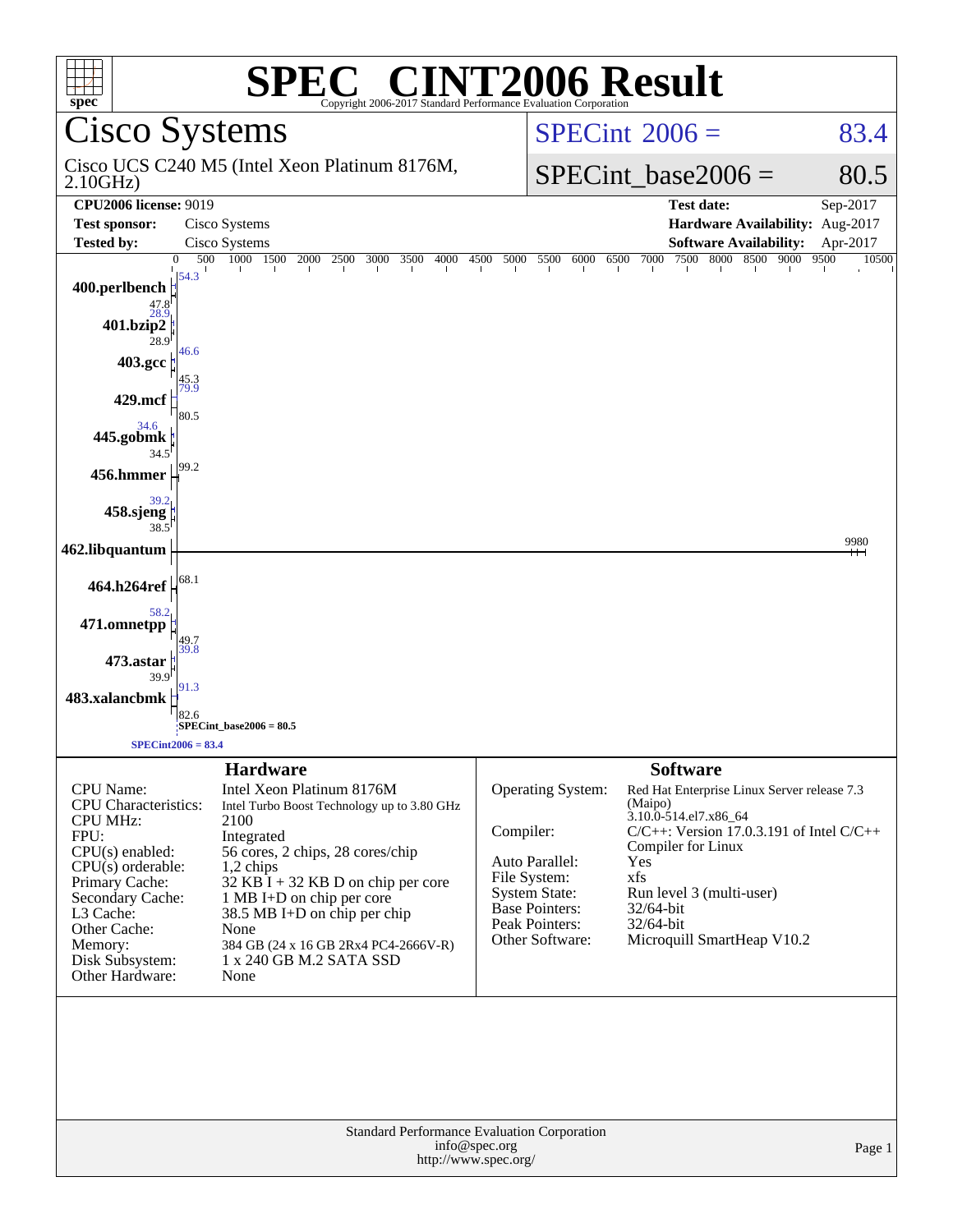

Cisco Systems

2.10GHz) Cisco UCS C240 M5 (Intel Xeon Platinum 8176M,  $SPECint2006 = 83.4$  $SPECint2006 = 83.4$ 

#### SPECint base2006 =  $80.5$

**[CPU2006 license:](http://www.spec.org/auto/cpu2006/Docs/result-fields.html#CPU2006license)** 9019 **[Test date:](http://www.spec.org/auto/cpu2006/Docs/result-fields.html#Testdate)** Sep-2017 **[Test sponsor:](http://www.spec.org/auto/cpu2006/Docs/result-fields.html#Testsponsor)** Cisco Systems **[Hardware Availability:](http://www.spec.org/auto/cpu2006/Docs/result-fields.html#HardwareAvailability)** Aug-2017 **[Tested by:](http://www.spec.org/auto/cpu2006/Docs/result-fields.html#Testedby)** Cisco Systems **[Software Availability:](http://www.spec.org/auto/cpu2006/Docs/result-fields.html#SoftwareAvailability)** Apr-2017

#### **[Results Table](http://www.spec.org/auto/cpu2006/Docs/result-fields.html#ResultsTable)**

|                    | <b>Base</b>                                                                                              |              |                |       |                |       | <b>Peak</b>    |              |                |              |                |              |
|--------------------|----------------------------------------------------------------------------------------------------------|--------------|----------------|-------|----------------|-------|----------------|--------------|----------------|--------------|----------------|--------------|
| <b>Benchmark</b>   | <b>Seconds</b>                                                                                           | <b>Ratio</b> | <b>Seconds</b> | Ratio | <b>Seconds</b> | Ratio | <b>Seconds</b> | <b>Ratio</b> | <b>Seconds</b> | <b>Ratio</b> | <b>Seconds</b> | <b>Ratio</b> |
| 400.perlbench      | 204                                                                                                      | 47.9         | 204            | 47.8  | 204            | 47.8  | <b>180</b>     | 54.3         | 180            | 54.3         | 180            | 54.3         |
| 401.bzip2          | 334                                                                                                      | 28.9         | 334            | 28.9  | 334            | 28.9  | 334            | 28.9         | 334            | <u>28.9</u>  | 333            | 29.0         |
| $403.\mathrm{gcc}$ | 178                                                                                                      | 45.2         | 178            | 45.3  | 178            | 45.3  | 173            | 46.6         | 173            | 46.4         | 173            | 46.6         |
| $429$ mcf          | 113                                                                                                      | 80.4         | 113            | 80.5  | 113            | 80.7  | 114            | 79.8         | 113            | 80.5         | 114            | <u>79.9</u>  |
| $445$ .gobmk       | 304                                                                                                      | 34.5         | 304            | 34.5  | 304            | 34.5  | 303            | 34.6         | 303            | 34.6         | 303            | 34.6         |
| 456.hmmer          | 94.0                                                                                                     | 99.2         | 94.2           | 99.0  | 94.1           | 99.2  | 94.0           | 99.2         | 94.2           | 99.0         | 94.1           | 99.2         |
| $458$ .sjeng       | 314                                                                                                      | 38.5         | 314            | 38.5  | 314            | 38.5  | 309            | 39.2         | 309            | 39.2         | 308            | 39.2         |
| 462.libquantum     | 2.08                                                                                                     | 9980         | 2.09           | 9890  | 2.05           | 10100 | 2.08           | 9980         | 2.09           | 9890         | 2.05           | 10100        |
| 464.h264ref        | 325                                                                                                      | 68.0         | 325            | 68.1  | 321            | 69.0  | 325            | 68.0         | <u>325</u>     | 68.1         | 321            | 69.0         |
| $ 471$ .omnetpp    | 126                                                                                                      | 49.7         | 126            | 49.7  | 126            | 49.6  | 108            | 58.1         | 107            | 58.2         | 107            | 58.3         |
| $473$ . astar      | 176                                                                                                      | 39.9         | 176            | 39.8  | 176            | 40.0  | 177            | 39.7         | 176            | 39.8         | 177            | <u>39.8</u>  |
| 483.xalancbmk      | 83.6                                                                                                     | 82.6         | 83.5           | 82.6  | 83.5           | 82.6  | 74.9           | 92.1         | 76.3           | 90.5         | 75.6           | 91.3         |
|                    | Results appear in the order in which they were run. Bold underlined text indicates a median measurement. |              |                |       |                |       |                |              |                |              |                |              |

#### **[Submit Notes](http://www.spec.org/auto/cpu2006/Docs/result-fields.html#SubmitNotes)**

The config file option 'submit' was used.

#### **[Operating System Notes](http://www.spec.org/auto/cpu2006/Docs/result-fields.html#OperatingSystemNotes)**

Stack size set to unlimited using "ulimit -s unlimited"

#### **[Platform Notes](http://www.spec.org/auto/cpu2006/Docs/result-fields.html#PlatformNotes)**

BIOS Settings: Intel HyperThreading Technology set to Disabled CPU performance set to Enterprise Power Performance Tuning set to OS SNC set to Disabled IMC Interleaving set to Auto Patrol Scrub set to Disabled Sysinfo program /home/cpu2006-1.2/config/sysinfo.rev6993 Revision 6993 of 2015-11-06 (b5e8d4b4eb51ed28d7f98696cbe290c1) running on C240-RHEL73 Sun Sep 10 09:00:40 2017

 This section contains SUT (System Under Test) info as seen by some common utilities. To remove or add to this section, see: <http://www.spec.org/cpu2006/Docs/config.html#sysinfo>

 From /proc/cpuinfo model name : Intel(R) Xeon(R) Platinum 8176M CPU @ 2.10GHz 2 "physical id"s (chips) 56 "processors"

Continued on next page

Standard Performance Evaluation Corporation [info@spec.org](mailto:info@spec.org) <http://www.spec.org/>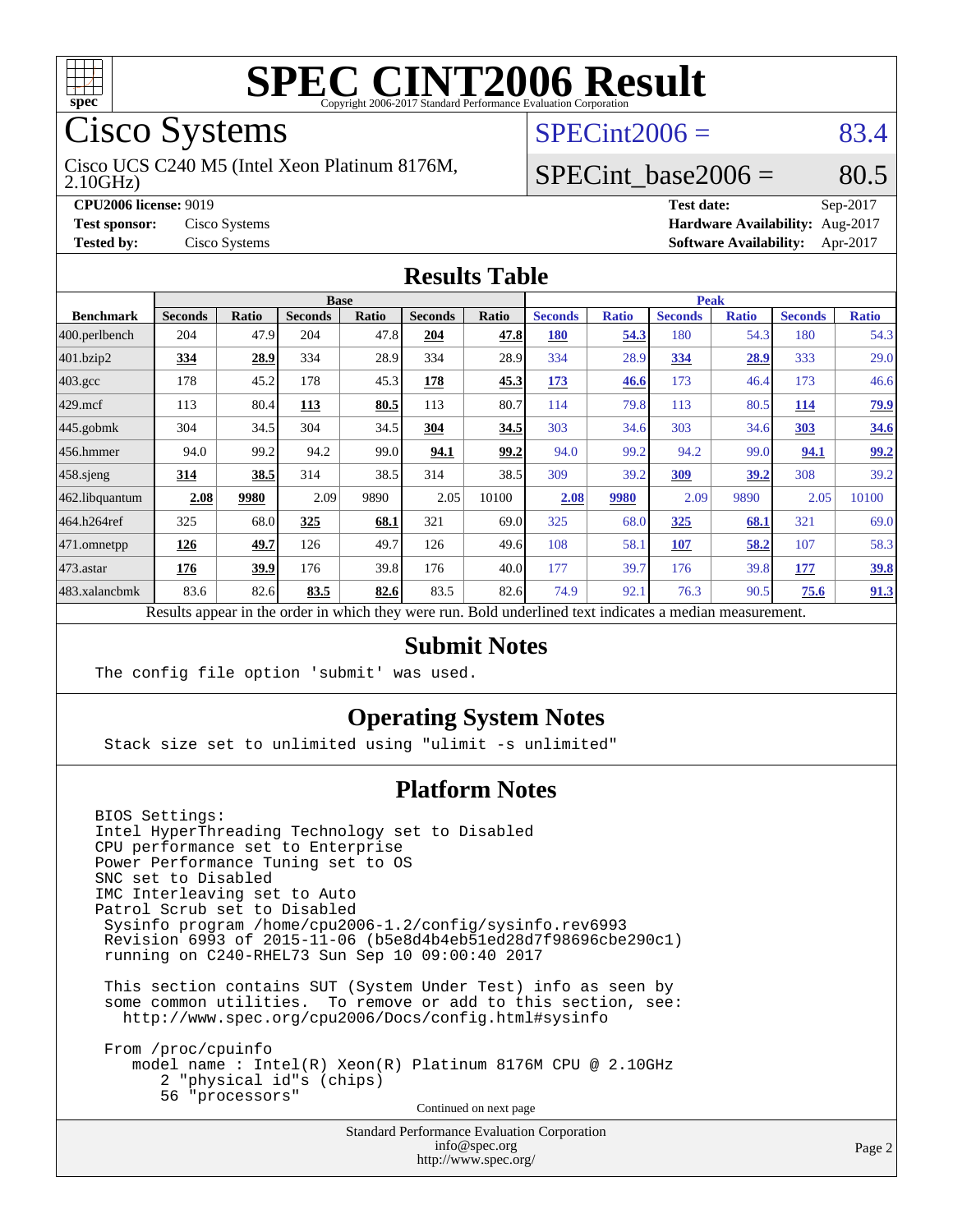

#### **[SPEC CINT2006 Result](http://www.spec.org/auto/cpu2006/Docs/result-fields.html#SPECCINT2006Result)** Copyright 2006-2017 Standard Performance Evaluation Corpora

Cisco Systems

 $SPECint2006 = 83.4$  $SPECint2006 = 83.4$ 

2.10GHz) Cisco UCS C240 M5 (Intel Xeon Platinum 8176M,

SPECint base2006 =  $80.5$ 

**[CPU2006 license:](http://www.spec.org/auto/cpu2006/Docs/result-fields.html#CPU2006license)** 9019 **[Test date:](http://www.spec.org/auto/cpu2006/Docs/result-fields.html#Testdate)** Sep-2017 **[Test sponsor:](http://www.spec.org/auto/cpu2006/Docs/result-fields.html#Testsponsor)** Cisco Systems **[Hardware Availability:](http://www.spec.org/auto/cpu2006/Docs/result-fields.html#HardwareAvailability)** Aug-2017 **[Tested by:](http://www.spec.org/auto/cpu2006/Docs/result-fields.html#Testedby)** Cisco Systems **[Software Availability:](http://www.spec.org/auto/cpu2006/Docs/result-fields.html#SoftwareAvailability)** Apr-2017

#### **[Platform Notes \(Continued\)](http://www.spec.org/auto/cpu2006/Docs/result-fields.html#PlatformNotes)**

Standard Performance Evaluation Corporation [info@spec.org](mailto:info@spec.org) cores, siblings (Caution: counting these is hw and system dependent. The following excerpts from /proc/cpuinfo might not be reliable. Use with caution.) cpu cores : 28 siblings : 28 physical 0: cores 0 1 2 3 4 5 6 8 9 10 11 12 13 14 16 17 18 19 20 21 22 24 25 26 27 28 29 30 physical 1: cores 0 1 2 3 4 5 6 8 9 10 11 12 13 14 16 17 18 19 20 21 22 24 25 26 27 28 29 30 cache size : 39424 KB From /proc/meminfo MemTotal: 394867356 kB HugePages\_Total: 0<br>Hugepagesize: 2048 kB Hugepagesize: From /etc/\*release\* /etc/\*version\* os-release: NAME="Red Hat Enterprise Linux Server" VERSION="7.3 (Maipo)" ID="rhel" ID\_LIKE="fedora" VERSION\_ID="7.3" PRETTY\_NAME=Storage ANSI\_COLOR="0;31" CPE\_NAME="cpe:/o:redhat:enterprise\_linux:7.3:GA:server" redhat-release: Red Hat Enterprise Linux Server release 7.3 (Maipo) system-release: Red Hat Enterprise Linux Server release 7.3 (Maipo) system-release-cpe: cpe:/o:redhat:enterprise\_linux:7.3:ga:server uname -a: Linux C240-RHEL73 3.10.0-514.el7.x86\_64 #1 SMP Wed Oct 19 11:24:13 EDT 2016 x86\_64 x86\_64 x86\_64 GNU/Linux run-level 3 Sep 10 04:49 SPEC is set to: /home/cpu2006-1.2<br>Filesystem Type Size Use Filesystem Type Size Used Avail Use% Mounted on<br>/dev/sdb5 xfs 169G 18G 151G 11% /home 18G 151G 11% /home Additional information from dmidecode: Warning: Use caution when you interpret this section. The 'dmidecode' program reads system data which is "intended to allow hardware to be accurately determined", but the intent may not be met, as there are frequent changes to hardware, firmware, and the "DMTF SMBIOS" standard. BIOS Cisco Systems, Inc. C240M5.3.1.1d.0.0615170707 06/15/2017Cisco Systems, Inc. C240M5.3.1.1d.0.0615170707 06/15/2017 Memory: 48x 0xCE00 M393A2G40EB2-CTD 16 GB 2 rank 2666 MHz (End of data from sysinfo program) Continued on next page

<http://www.spec.org/>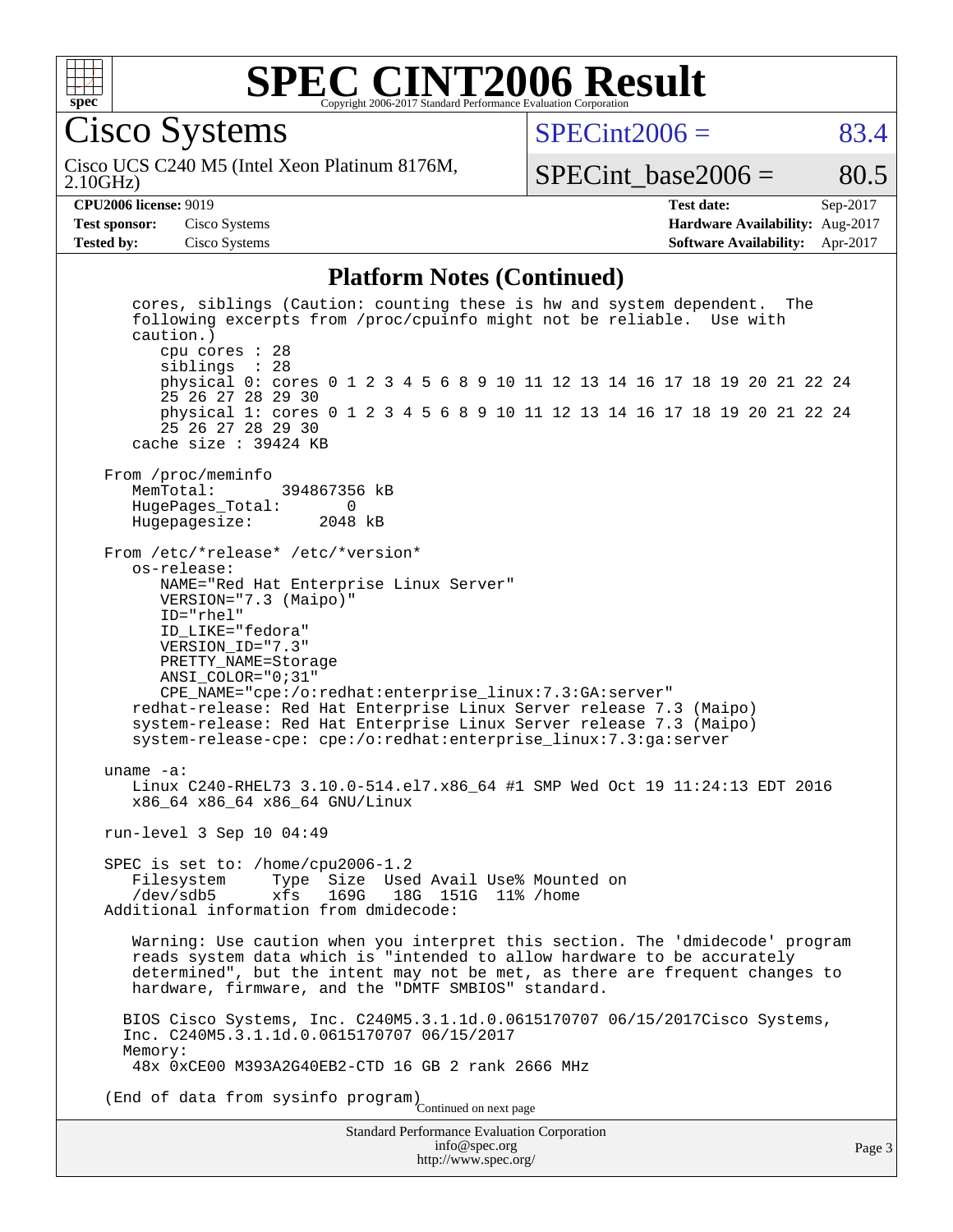

#### **[SPEC CINT2006 Result](http://www.spec.org/auto/cpu2006/Docs/result-fields.html#SPECCINT2006Result)** Copyright 2006-2017 Standard Performance Evaluation C

Cisco Systems

 $SPECint2006 = 83.4$  $SPECint2006 = 83.4$ 

2.10GHz) Cisco UCS C240 M5 (Intel Xeon Platinum 8176M,

 $SPECTnt\_base2006 = 80.5$ 

**[CPU2006 license:](http://www.spec.org/auto/cpu2006/Docs/result-fields.html#CPU2006license)** 9019 **[Test date:](http://www.spec.org/auto/cpu2006/Docs/result-fields.html#Testdate)** Sep-2017 **[Test sponsor:](http://www.spec.org/auto/cpu2006/Docs/result-fields.html#Testsponsor)** Cisco Systems **[Hardware Availability:](http://www.spec.org/auto/cpu2006/Docs/result-fields.html#HardwareAvailability)** Aug-2017 **[Tested by:](http://www.spec.org/auto/cpu2006/Docs/result-fields.html#Testedby)** Cisco Systems **[Software Availability:](http://www.spec.org/auto/cpu2006/Docs/result-fields.html#SoftwareAvailability)** Apr-2017

#### **[Platform Notes \(Continued\)](http://www.spec.org/auto/cpu2006/Docs/result-fields.html#PlatformNotes)**

 The correct amount of Memory installed is 384 GB (24 x 16 GB) and the dmidecode is reporting invalid number of DIMMs installed Installed Memory: 24x 0xCE00 M393A2G40EB2-CTD 16 GB 2 rank 2666 MHz

#### **[General Notes](http://www.spec.org/auto/cpu2006/Docs/result-fields.html#GeneralNotes)**

Environment variables set by runspec before the start of the run: KMP\_AFFINITY = "granularity=fine,compact" LD\_LIBRARY\_PATH = "/home/cpu2006-1.2/lib/ia32:/home/cpu2006-1.2/lib/intel64:/home/cpu2006-1.2/sh10.2" OMP NUM THREADS = "56"

 Binaries compiled on a system with 1x Intel Core i7-4790 CPU + 32GB RAM memory using Redhat Enterprise Linux 7.2 Transparent Huge Pages enabled with: echo always > /sys/kernel/mm/transparent\_hugepage/enabled

## **[Base Compiler Invocation](http://www.spec.org/auto/cpu2006/Docs/result-fields.html#BaseCompilerInvocation)**

[C benchmarks](http://www.spec.org/auto/cpu2006/Docs/result-fields.html#Cbenchmarks): [icc -m64](http://www.spec.org/cpu2006/results/res2017q4/cpu2006-20170919-50196.flags.html#user_CCbase_intel_icc_64bit_bda6cc9af1fdbb0edc3795bac97ada53)

[C++ benchmarks:](http://www.spec.org/auto/cpu2006/Docs/result-fields.html#CXXbenchmarks) [icpc -m64](http://www.spec.org/cpu2006/results/res2017q4/cpu2006-20170919-50196.flags.html#user_CXXbase_intel_icpc_64bit_fc66a5337ce925472a5c54ad6a0de310)

## **[Base Portability Flags](http://www.spec.org/auto/cpu2006/Docs/result-fields.html#BasePortabilityFlags)**

 400.perlbench: [-DSPEC\\_CPU\\_LP64](http://www.spec.org/cpu2006/results/res2017q4/cpu2006-20170919-50196.flags.html#b400.perlbench_basePORTABILITY_DSPEC_CPU_LP64) [-DSPEC\\_CPU\\_LINUX\\_X64](http://www.spec.org/cpu2006/results/res2017q4/cpu2006-20170919-50196.flags.html#b400.perlbench_baseCPORTABILITY_DSPEC_CPU_LINUX_X64) 401.bzip2: [-DSPEC\\_CPU\\_LP64](http://www.spec.org/cpu2006/results/res2017q4/cpu2006-20170919-50196.flags.html#suite_basePORTABILITY401_bzip2_DSPEC_CPU_LP64) 403.gcc: [-DSPEC\\_CPU\\_LP64](http://www.spec.org/cpu2006/results/res2017q4/cpu2006-20170919-50196.flags.html#suite_basePORTABILITY403_gcc_DSPEC_CPU_LP64) 429.mcf: [-DSPEC\\_CPU\\_LP64](http://www.spec.org/cpu2006/results/res2017q4/cpu2006-20170919-50196.flags.html#suite_basePORTABILITY429_mcf_DSPEC_CPU_LP64) 445.gobmk: [-DSPEC\\_CPU\\_LP64](http://www.spec.org/cpu2006/results/res2017q4/cpu2006-20170919-50196.flags.html#suite_basePORTABILITY445_gobmk_DSPEC_CPU_LP64) 456.hmmer: [-DSPEC\\_CPU\\_LP64](http://www.spec.org/cpu2006/results/res2017q4/cpu2006-20170919-50196.flags.html#suite_basePORTABILITY456_hmmer_DSPEC_CPU_LP64) 458.sjeng: [-DSPEC\\_CPU\\_LP64](http://www.spec.org/cpu2006/results/res2017q4/cpu2006-20170919-50196.flags.html#suite_basePORTABILITY458_sjeng_DSPEC_CPU_LP64) 462.libquantum: [-DSPEC\\_CPU\\_LP64](http://www.spec.org/cpu2006/results/res2017q4/cpu2006-20170919-50196.flags.html#suite_basePORTABILITY462_libquantum_DSPEC_CPU_LP64) [-DSPEC\\_CPU\\_LINUX](http://www.spec.org/cpu2006/results/res2017q4/cpu2006-20170919-50196.flags.html#b462.libquantum_baseCPORTABILITY_DSPEC_CPU_LINUX) 464.h264ref: [-DSPEC\\_CPU\\_LP64](http://www.spec.org/cpu2006/results/res2017q4/cpu2006-20170919-50196.flags.html#suite_basePORTABILITY464_h264ref_DSPEC_CPU_LP64) 471.omnetpp: [-DSPEC\\_CPU\\_LP64](http://www.spec.org/cpu2006/results/res2017q4/cpu2006-20170919-50196.flags.html#suite_basePORTABILITY471_omnetpp_DSPEC_CPU_LP64) 473.astar: [-DSPEC\\_CPU\\_LP64](http://www.spec.org/cpu2006/results/res2017q4/cpu2006-20170919-50196.flags.html#suite_basePORTABILITY473_astar_DSPEC_CPU_LP64) 483.xalancbmk: [-DSPEC\\_CPU\\_LP64](http://www.spec.org/cpu2006/results/res2017q4/cpu2006-20170919-50196.flags.html#suite_basePORTABILITY483_xalancbmk_DSPEC_CPU_LP64) [-DSPEC\\_CPU\\_LINUX](http://www.spec.org/cpu2006/results/res2017q4/cpu2006-20170919-50196.flags.html#b483.xalancbmk_baseCXXPORTABILITY_DSPEC_CPU_LINUX)

## **[Base Optimization Flags](http://www.spec.org/auto/cpu2006/Docs/result-fields.html#BaseOptimizationFlags)**

[C benchmarks](http://www.spec.org/auto/cpu2006/Docs/result-fields.html#Cbenchmarks):

[-xCORE-AVX2](http://www.spec.org/cpu2006/results/res2017q4/cpu2006-20170919-50196.flags.html#user_CCbase_f-xCORE-AVX2) [-ipo](http://www.spec.org/cpu2006/results/res2017q4/cpu2006-20170919-50196.flags.html#user_CCbase_f-ipo) [-O3](http://www.spec.org/cpu2006/results/res2017q4/cpu2006-20170919-50196.flags.html#user_CCbase_f-O3) [-no-prec-div](http://www.spec.org/cpu2006/results/res2017q4/cpu2006-20170919-50196.flags.html#user_CCbase_f-no-prec-div) [-parallel](http://www.spec.org/cpu2006/results/res2017q4/cpu2006-20170919-50196.flags.html#user_CCbase_f-parallel) [-qopt-prefetch](http://www.spec.org/cpu2006/results/res2017q4/cpu2006-20170919-50196.flags.html#user_CCbase_f-qopt-prefetch) [-auto-p32](http://www.spec.org/cpu2006/results/res2017q4/cpu2006-20170919-50196.flags.html#user_CCbase_f-auto-p32)

Continued on next page

Standard Performance Evaluation Corporation [info@spec.org](mailto:info@spec.org) <http://www.spec.org/>

Page 4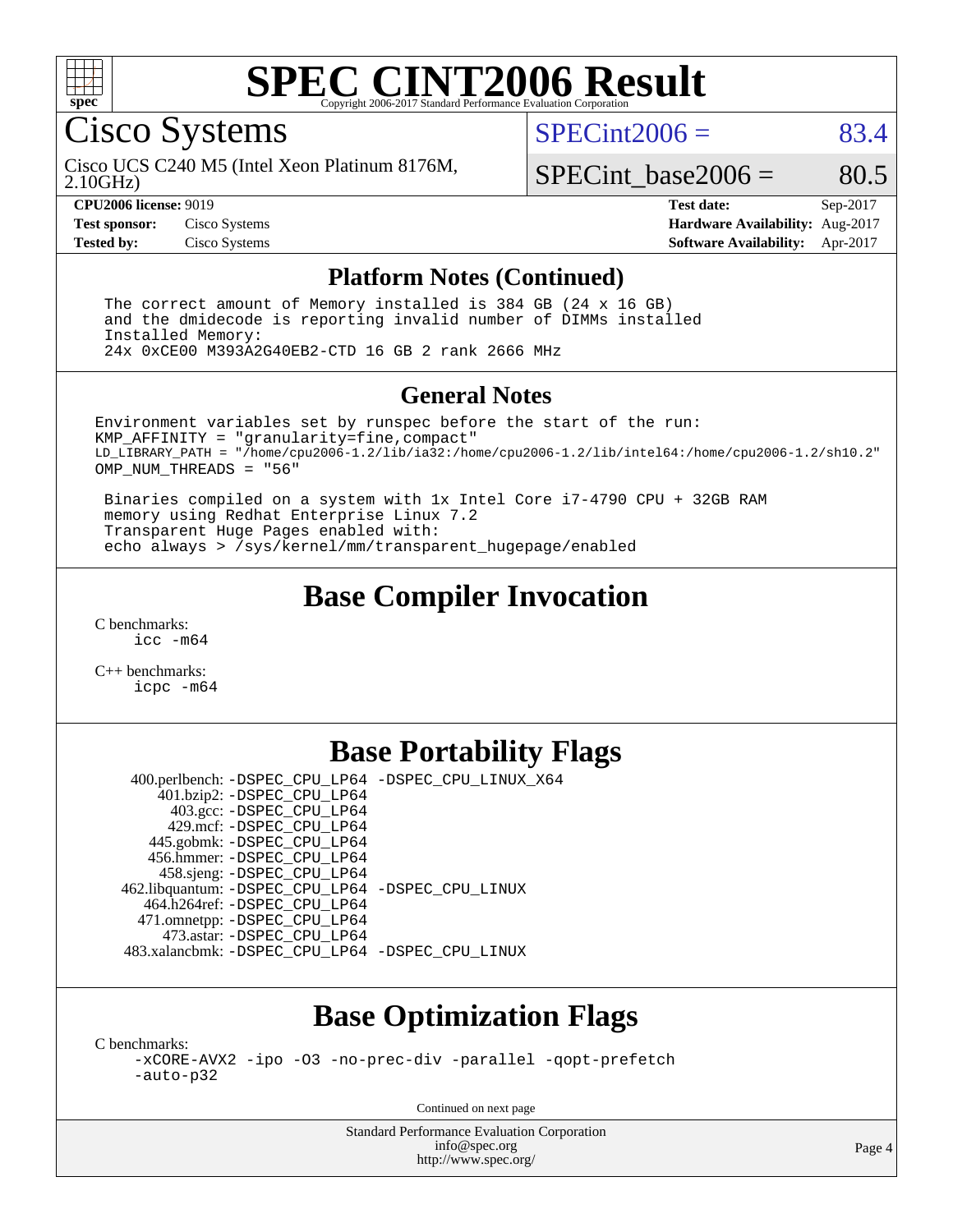

Cisco Systems

 $SPECint2006 = 83.4$  $SPECint2006 = 83.4$ 

2.10GHz) Cisco UCS C240 M5 (Intel Xeon Platinum 8176M,

SPECint base2006 =  $80.5$ 

**[CPU2006 license:](http://www.spec.org/auto/cpu2006/Docs/result-fields.html#CPU2006license)** 9019 **[Test date:](http://www.spec.org/auto/cpu2006/Docs/result-fields.html#Testdate)** Sep-2017 **[Test sponsor:](http://www.spec.org/auto/cpu2006/Docs/result-fields.html#Testsponsor)** Cisco Systems **[Hardware Availability:](http://www.spec.org/auto/cpu2006/Docs/result-fields.html#HardwareAvailability)** Aug-2017 **[Tested by:](http://www.spec.org/auto/cpu2006/Docs/result-fields.html#Testedby)** Cisco Systems **[Software Availability:](http://www.spec.org/auto/cpu2006/Docs/result-fields.html#SoftwareAvailability)** Apr-2017

## **[Base Optimization Flags \(Continued\)](http://www.spec.org/auto/cpu2006/Docs/result-fields.html#BaseOptimizationFlags)**

[C++ benchmarks:](http://www.spec.org/auto/cpu2006/Docs/result-fields.html#CXXbenchmarks)

[-xCORE-AVX2](http://www.spec.org/cpu2006/results/res2017q4/cpu2006-20170919-50196.flags.html#user_CXXbase_f-xCORE-AVX2) [-ipo](http://www.spec.org/cpu2006/results/res2017q4/cpu2006-20170919-50196.flags.html#user_CXXbase_f-ipo) [-O3](http://www.spec.org/cpu2006/results/res2017q4/cpu2006-20170919-50196.flags.html#user_CXXbase_f-O3) [-no-prec-div](http://www.spec.org/cpu2006/results/res2017q4/cpu2006-20170919-50196.flags.html#user_CXXbase_f-no-prec-div) [-qopt-prefetch](http://www.spec.org/cpu2006/results/res2017q4/cpu2006-20170919-50196.flags.html#user_CXXbase_f-qopt-prefetch) [-auto-p32](http://www.spec.org/cpu2006/results/res2017q4/cpu2006-20170919-50196.flags.html#user_CXXbase_f-auto-p32) [-Wl,-z,muldefs](http://www.spec.org/cpu2006/results/res2017q4/cpu2006-20170919-50196.flags.html#user_CXXbase_link_force_multiple1_74079c344b956b9658436fd1b6dd3a8a) [-L/sh10.2 -lsmartheap64](http://www.spec.org/cpu2006/results/res2017q4/cpu2006-20170919-50196.flags.html#user_CXXbase_SmartHeap64_63911d860fc08c15fa1d5bf319b9d8d5)

### **[Base Other Flags](http://www.spec.org/auto/cpu2006/Docs/result-fields.html#BaseOtherFlags)**

[C benchmarks](http://www.spec.org/auto/cpu2006/Docs/result-fields.html#Cbenchmarks):

403.gcc: [-Dalloca=\\_alloca](http://www.spec.org/cpu2006/results/res2017q4/cpu2006-20170919-50196.flags.html#b403.gcc_baseEXTRA_CFLAGS_Dalloca_be3056838c12de2578596ca5467af7f3)

### **[Peak Compiler Invocation](http://www.spec.org/auto/cpu2006/Docs/result-fields.html#PeakCompilerInvocation)**

[C benchmarks \(except as noted below\)](http://www.spec.org/auto/cpu2006/Docs/result-fields.html#Cbenchmarksexceptasnotedbelow):

[icc -m64](http://www.spec.org/cpu2006/results/res2017q4/cpu2006-20170919-50196.flags.html#user_CCpeak_intel_icc_64bit_bda6cc9af1fdbb0edc3795bac97ada53)

400.perlbench: [icc -m32 -L/opt/intel/compilers\\_and\\_libraries\\_2017/linux/lib/ia32](http://www.spec.org/cpu2006/results/res2017q4/cpu2006-20170919-50196.flags.html#user_peakCCLD400_perlbench_intel_icc_c29f3ff5a7ed067b11e4ec10a03f03ae)

445.gobmk: [icc -m32 -L/opt/intel/compilers\\_and\\_libraries\\_2017/linux/lib/ia32](http://www.spec.org/cpu2006/results/res2017q4/cpu2006-20170919-50196.flags.html#user_peakCCLD445_gobmk_intel_icc_c29f3ff5a7ed067b11e4ec10a03f03ae)

[C++ benchmarks \(except as noted below\):](http://www.spec.org/auto/cpu2006/Docs/result-fields.html#CXXbenchmarksexceptasnotedbelow)

[icc -m32 -L/opt/intel/compilers\\_and\\_libraries\\_2017/linux/lib/ia32](http://www.spec.org/cpu2006/results/res2017q4/cpu2006-20170919-50196.flags.html#user_CXXpeak_intel_icc_c29f3ff5a7ed067b11e4ec10a03f03ae)

473.astar: [icpc -m64](http://www.spec.org/cpu2006/results/res2017q4/cpu2006-20170919-50196.flags.html#user_peakCXXLD473_astar_intel_icpc_64bit_fc66a5337ce925472a5c54ad6a0de310)

### **[Peak Portability Flags](http://www.spec.org/auto/cpu2006/Docs/result-fields.html#PeakPortabilityFlags)**

 400.perlbench: [-D\\_FILE\\_OFFSET\\_BITS=64](http://www.spec.org/cpu2006/results/res2017q4/cpu2006-20170919-50196.flags.html#user_peakPORTABILITY400_perlbench_file_offset_bits_64_438cf9856305ebd76870a2c6dc2689ab) [-DSPEC\\_CPU\\_LINUX\\_IA32](http://www.spec.org/cpu2006/results/res2017q4/cpu2006-20170919-50196.flags.html#b400.perlbench_peakCPORTABILITY_DSPEC_CPU_LINUX_IA32) 401.bzip2: [-DSPEC\\_CPU\\_LP64](http://www.spec.org/cpu2006/results/res2017q4/cpu2006-20170919-50196.flags.html#suite_peakPORTABILITY401_bzip2_DSPEC_CPU_LP64) 403.gcc: [-DSPEC\\_CPU\\_LP64](http://www.spec.org/cpu2006/results/res2017q4/cpu2006-20170919-50196.flags.html#suite_peakPORTABILITY403_gcc_DSPEC_CPU_LP64) 429.mcf: [-DSPEC\\_CPU\\_LP64](http://www.spec.org/cpu2006/results/res2017q4/cpu2006-20170919-50196.flags.html#suite_peakPORTABILITY429_mcf_DSPEC_CPU_LP64) 445.gobmk: [-D\\_FILE\\_OFFSET\\_BITS=64](http://www.spec.org/cpu2006/results/res2017q4/cpu2006-20170919-50196.flags.html#user_peakPORTABILITY445_gobmk_file_offset_bits_64_438cf9856305ebd76870a2c6dc2689ab) 456.hmmer: [-DSPEC\\_CPU\\_LP64](http://www.spec.org/cpu2006/results/res2017q4/cpu2006-20170919-50196.flags.html#suite_peakPORTABILITY456_hmmer_DSPEC_CPU_LP64) 458.sjeng: [-DSPEC\\_CPU\\_LP64](http://www.spec.org/cpu2006/results/res2017q4/cpu2006-20170919-50196.flags.html#suite_peakPORTABILITY458_sjeng_DSPEC_CPU_LP64) 462.libquantum: [-DSPEC\\_CPU\\_LP64](http://www.spec.org/cpu2006/results/res2017q4/cpu2006-20170919-50196.flags.html#suite_peakPORTABILITY462_libquantum_DSPEC_CPU_LP64) [-DSPEC\\_CPU\\_LINUX](http://www.spec.org/cpu2006/results/res2017q4/cpu2006-20170919-50196.flags.html#b462.libquantum_peakCPORTABILITY_DSPEC_CPU_LINUX) 464.h264ref: [-DSPEC\\_CPU\\_LP64](http://www.spec.org/cpu2006/results/res2017q4/cpu2006-20170919-50196.flags.html#suite_peakPORTABILITY464_h264ref_DSPEC_CPU_LP64) 471.omnetpp: [-D\\_FILE\\_OFFSET\\_BITS=64](http://www.spec.org/cpu2006/results/res2017q4/cpu2006-20170919-50196.flags.html#user_peakPORTABILITY471_omnetpp_file_offset_bits_64_438cf9856305ebd76870a2c6dc2689ab) 473.astar: [-DSPEC\\_CPU\\_LP64](http://www.spec.org/cpu2006/results/res2017q4/cpu2006-20170919-50196.flags.html#suite_peakPORTABILITY473_astar_DSPEC_CPU_LP64) 483.xalancbmk: [-D\\_FILE\\_OFFSET\\_BITS=64](http://www.spec.org/cpu2006/results/res2017q4/cpu2006-20170919-50196.flags.html#user_peakPORTABILITY483_xalancbmk_file_offset_bits_64_438cf9856305ebd76870a2c6dc2689ab) [-DSPEC\\_CPU\\_LINUX](http://www.spec.org/cpu2006/results/res2017q4/cpu2006-20170919-50196.flags.html#b483.xalancbmk_peakCXXPORTABILITY_DSPEC_CPU_LINUX)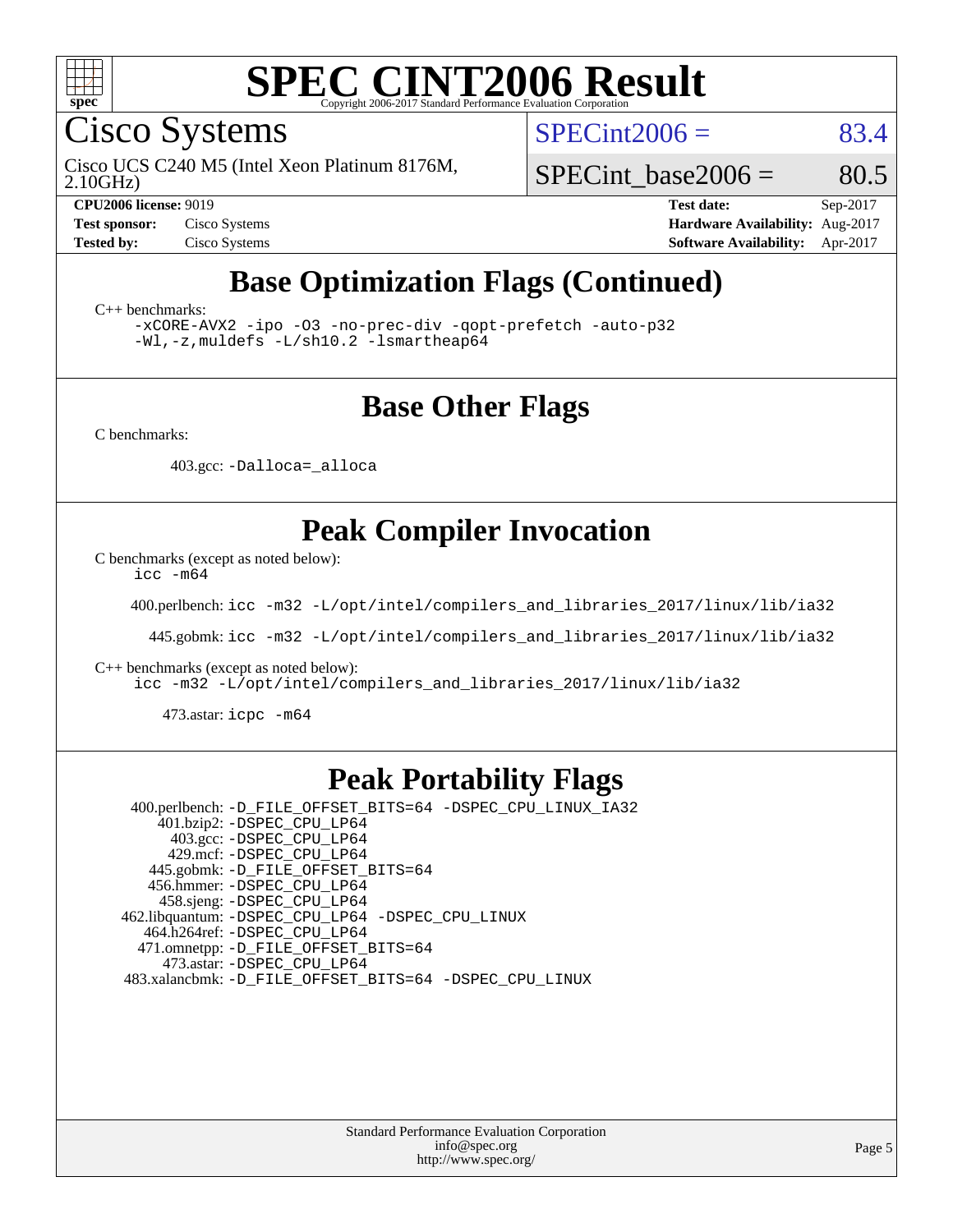

Cisco Systems

 $SPECint2006 = 83.4$  $SPECint2006 = 83.4$ 

2.10GHz) Cisco UCS C240 M5 (Intel Xeon Platinum 8176M,

 $SPECTnt\_base2006 = 80.5$ 

| <b>Test sponsor:</b> | Cisco Systems |
|----------------------|---------------|
| <b>Tested by:</b>    | Cisco Systems |

**[CPU2006 license:](http://www.spec.org/auto/cpu2006/Docs/result-fields.html#CPU2006license)** 9019 **[Test date:](http://www.spec.org/auto/cpu2006/Docs/result-fields.html#Testdate)** Sep-2017 **[Hardware Availability:](http://www.spec.org/auto/cpu2006/Docs/result-fields.html#HardwareAvailability)** Aug-2017 **[Software Availability:](http://www.spec.org/auto/cpu2006/Docs/result-fields.html#SoftwareAvailability)** Apr-2017

## **[Peak Optimization Flags](http://www.spec.org/auto/cpu2006/Docs/result-fields.html#PeakOptimizationFlags)**

#### [C benchmarks](http://www.spec.org/auto/cpu2006/Docs/result-fields.html#Cbenchmarks):

|                      | 400.perlbench: $-prof-gen(pass 1)$ $-prof-use(pass 2)$ $-xCORE-AVX2(pass 2)$<br>$-par-num-threads=1(pass 1) -ipo(pass 2) -03(pass 2)$<br>-no-prec-div(pass 2) -qopt-prefetch                                                  |
|----------------------|-------------------------------------------------------------------------------------------------------------------------------------------------------------------------------------------------------------------------------|
|                      | 401.bzip2: -prof-gen(pass 1) -prof-use(pass 2) -xCORE-AVX2(pass 2)<br>$-par-num-threads=1(pass 1) -ipo(pass 2) -03(pass 2)$<br>-no-prec-div -auto-ilp32 -qopt-prefetch                                                        |
|                      | 403.gcc: -xCORE-AVX2 -ipo -03 -no-prec-div -inline-calloc<br>-qopt-malloc-options=3 -auto-ilp32                                                                                                                               |
|                      | 429.mcf: -xCORE-AVX2 -ipo -03 -no-prec-div -parallel<br>-gopt-prefetch -auto-p32                                                                                                                                              |
|                      | 445.gobmk: -prof-gen(pass 1) -prof-use(pass 2) -xCORE-AVX2(pass 2)<br>$-par-num-threads=1(pass 1) -ipo(pass 2) -03(pass 2)$<br>$-no-prec-div(pass 2)$                                                                         |
|                      | 456.hmmer: basepeak = $yes$                                                                                                                                                                                                   |
|                      | 458.sjeng: -prof-gen(pass 1) -prof-use(pass 2) -xCORE-AVX2(pass 2)<br>$-par-num-threads=1(pass 1) -ipo(pass 2) -03(pass 2)$<br>-no-prec-div(pass 2) -unroll4                                                                  |
|                      | $462$ .libquantum: basepeak = yes                                                                                                                                                                                             |
|                      | $464.h264 \text{ref}$ : basepeak = yes                                                                                                                                                                                        |
| $C_{++}$ benchmarks: |                                                                                                                                                                                                                               |
|                      | 471.omnetpp: -prof-gen(pass 1) -prof-use(pass 2) -xCORE-AVX2(pass 2)<br>$-par-num-threads=1(pass 1) -ipo(pass 2) -03(pass 2)$<br>-no-prec-div(pass 2) -qopt-ra-region-strategy=block<br>-Wl,-z, muldefs -L/sh10.2 -lsmartheap |
|                      | 473.astar: -xCORE-AVX2 -ipo -03 -no-prec-div -qopt-prefetch<br>-auto-p32 -Wl,-z, muldefs -L/sh10.2 -lsmartheap64                                                                                                              |
|                      | 483.xalancbmk: -xCORE-AVX2 -ipo -03 -no-prec-div -qopt-prefetch<br>-Wl,-z, muldefs -L/sh10.2 -lsmartheap                                                                                                                      |
|                      |                                                                                                                                                                                                                               |

### **[Peak Other Flags](http://www.spec.org/auto/cpu2006/Docs/result-fields.html#PeakOtherFlags)**

[C benchmarks](http://www.spec.org/auto/cpu2006/Docs/result-fields.html#Cbenchmarks):

Continued on next page

Standard Performance Evaluation Corporation [info@spec.org](mailto:info@spec.org) <http://www.spec.org/>